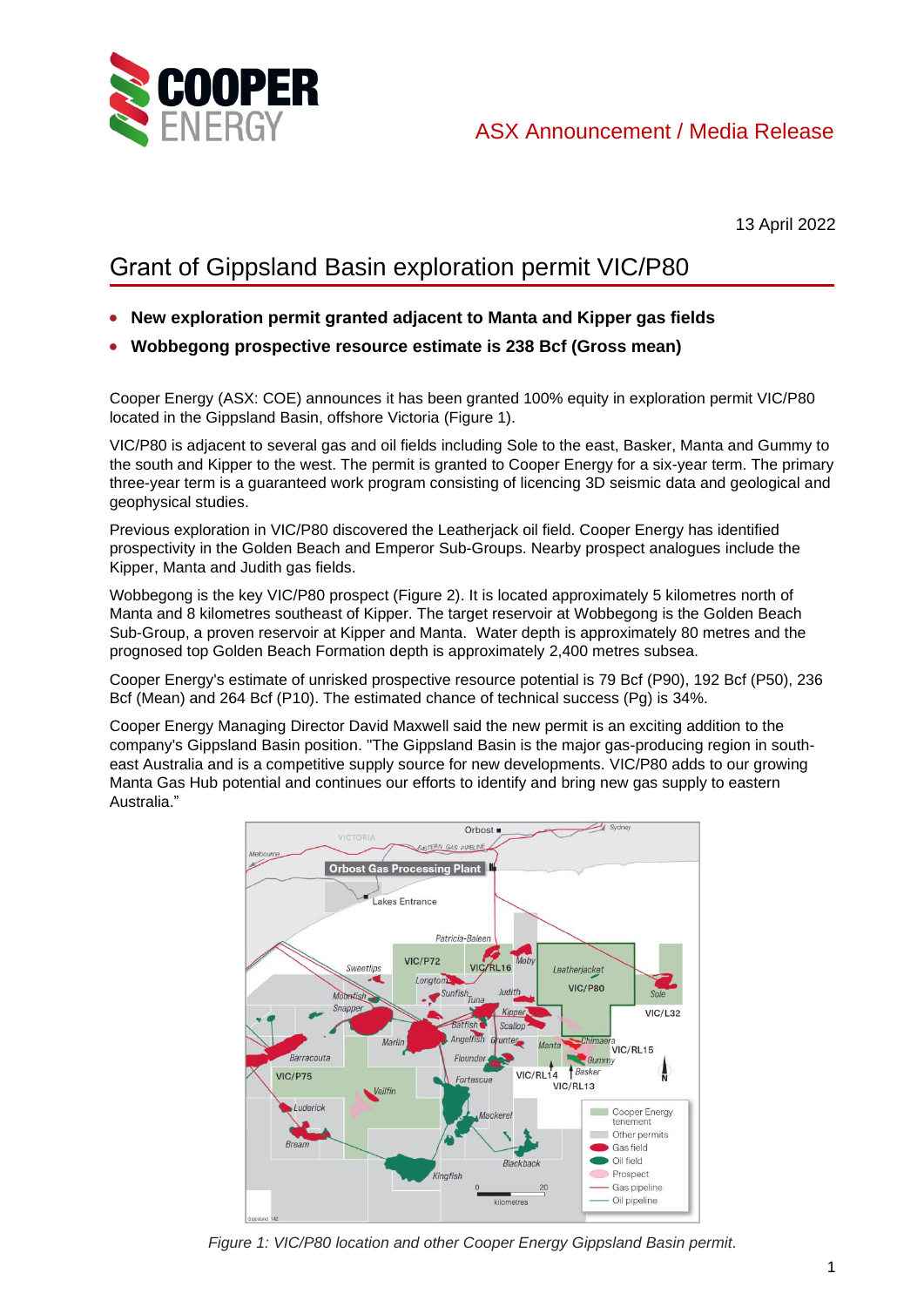

*Figure 2: Location of Wobbegong prospect and adjacent gas fields*

## **Notes on Prospective Resource Calculation**

Cooper Energy Limited has used a probabilistic resource estimation methodology to undertake prospective resource assessments. This methodology incorporates a range of uncertainty relating to each of the key reservoir input parameters to predict the likely range of outcomes. This approach is consistent with the definitions and guidelines in the Society of Petroleum Engineers (SPE) 2007 Petroleum Resources Management System (PRMS).

Analytical procedures used to assess Prospective Resources were:

- interpretation of reprocessed 3D seismic data;
- detailed seismic time to depth conversion; and
- wireline log correlation and petrophysical analysis from the wells drilled in VIC/RL13, VIC/RL14, VIC/RL15, and adjacent permits.

The date of this prospective resource assessment is 12 April 2022.

## **Cautionary Statement**

The resource volumes in this announcement refer to prospective resources, which are estimated quantities of petroleum that may be potentially recovered by the application of future development project(s) relate to undiscovered accumulations. These estimates have both an associated risk of discovery and a risk of development. Further exploration, appraisal and evaluation is required to determine the existence of a significant quantity of potentially moveable hydrocarbons.

## **Qualified Petroleum Reserves and Resources Evaluator Statement**

The information contained in this report regarding the Cooper Energy Contingent and Prospective Resources is based on and fairly represents information and supporting documentation prepared by or under the supervision of Mr Andrew Thomas, who is a full-time employee of Cooper Energy Limited holding the position of General Manager Exploration and Subsurface, holds a Bachelor of Science (Hons), is a member of the American Association of Petroleum Geologists and the Society of Petroleum Engineers, is qualified in accordance with ASX listing rule 5.41 and has consented to the inclusion of this information in the form and context in which it appears.